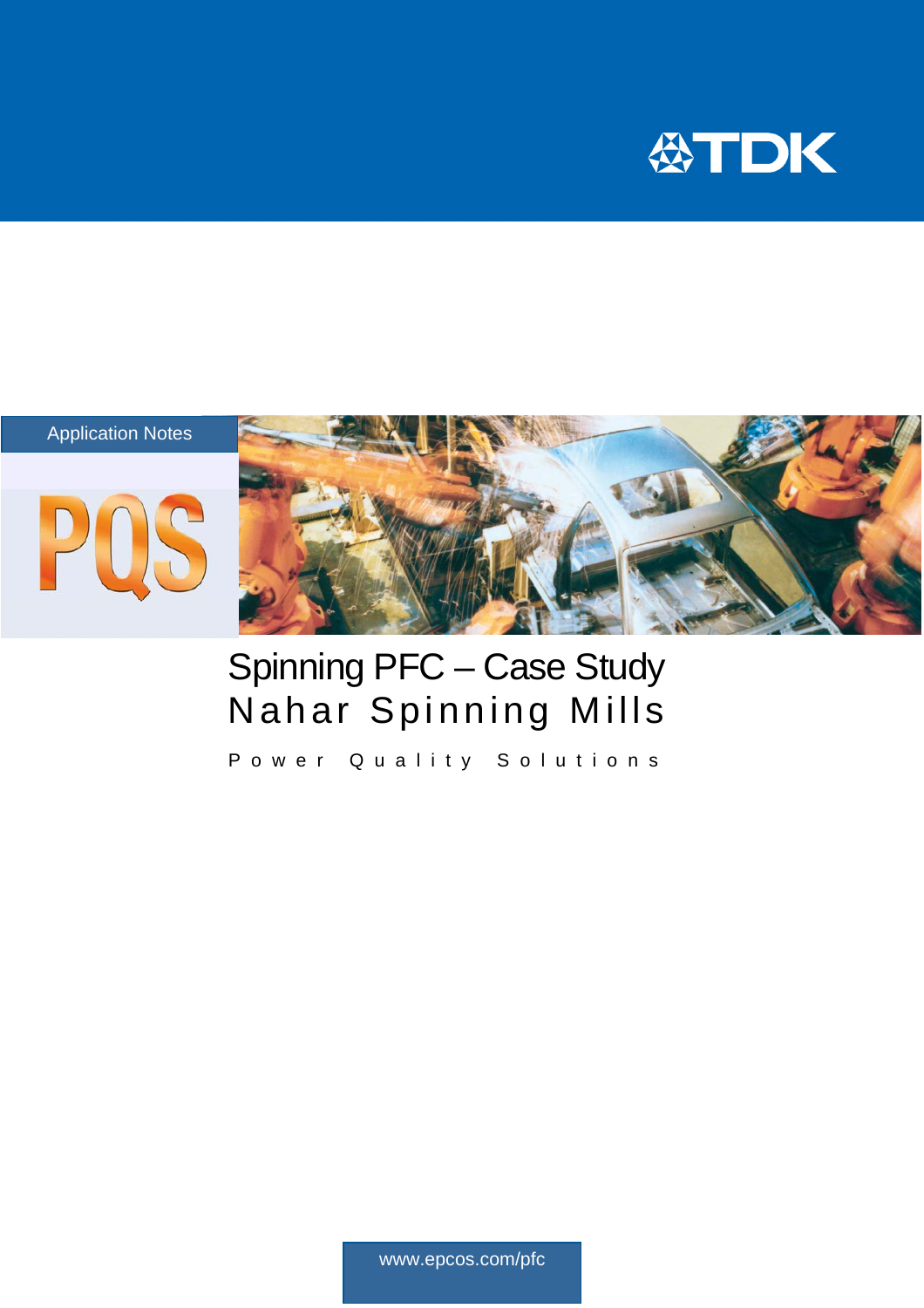

The collection of "PQS Application Notes" is a library with in-depth information on PFC applications, case studies and reference projects. It also serves as a helpdesk for all topics relating to PFC and PQS, is suitable for training purposes and is designed to answer frequently asked questions.

Each issue will focus on a particular application topic, a specific solution or a topic of general interest. The aim is to share the extensive knowledge gained globally by EPCOS PFC experts with regional staff who deal with PFC and PQS. The authors of the PQS Application Notes have extensive experience in the field of PFC and PQS and a professional background as electrical/design engineers or product marketing managers throughout the world.

These PQS Application Notes are issued from time to time and can be downloaded from the EPCOS Internet under www.epcos.com/pfc

Please contact the EPCOS PM department in Munich if you wish to receive the latest issue of the PQS Application Notes automatically by e-mail. A list with available titles may also be obtained from the PM department in Munich.

#### **Important Notes**

Some parts of this publication contain statements about the suitability of our products for certain areas of application. These statements are based on our knowledge of typical requirements that are often placed on our products for a particular customer application. It is incumbent on the customer to check and decide whether a product is suitable for use in a particular application. This Application Note may be changed from time to time without prior notice. Our products are described in detail in our data sheets. The Important Notes (www.epcos.com/ImportantNotes) and the product specific warnings and cautions must be observed. All relevant information is available through our sales offices.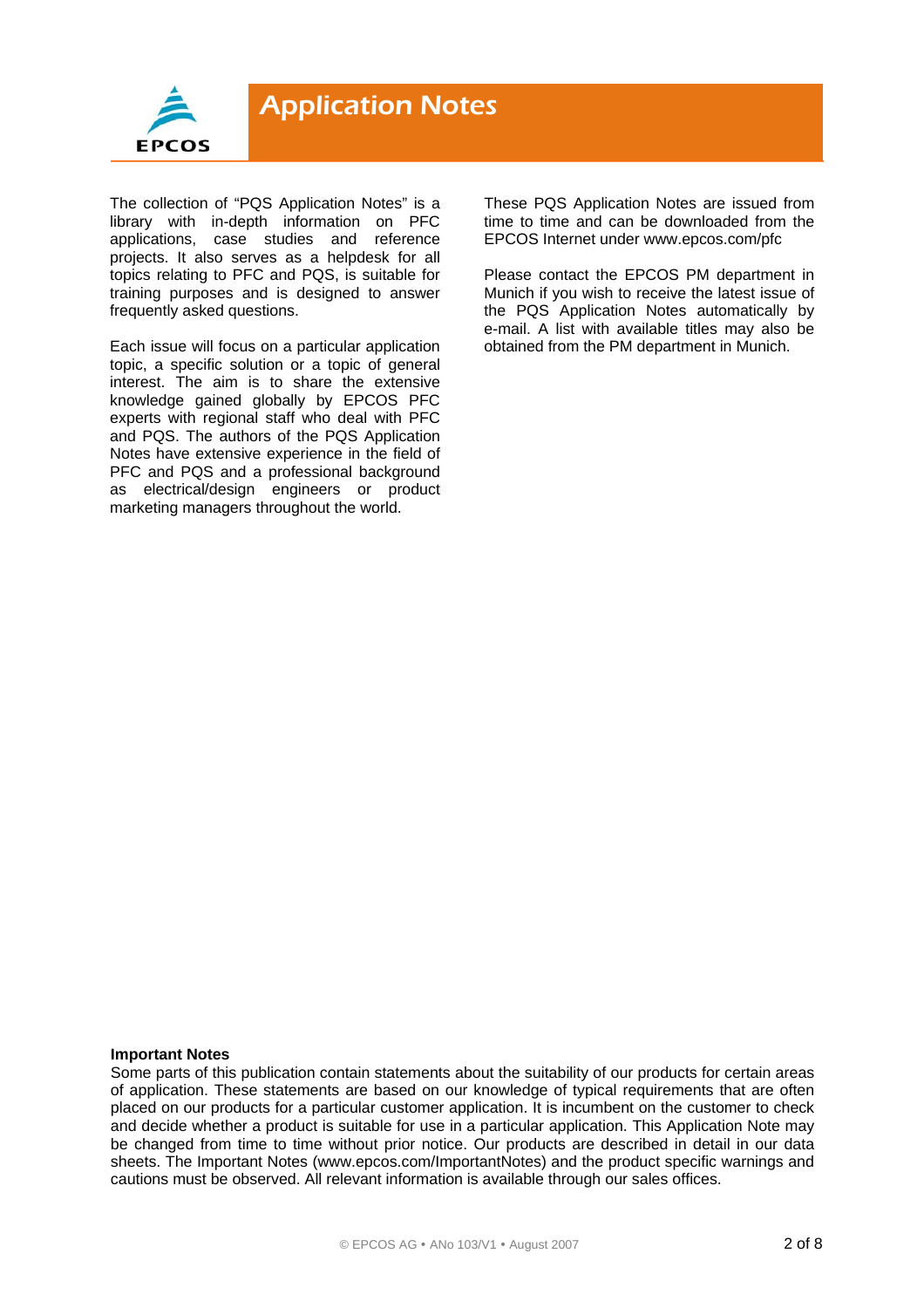

## **Foreword**

It's hard to find an industry as old as textiles. Emerging from pure handicrafts – mainly for domestic requirements – it now ranks amongst the top industries worldwide.

The tremendous growth of the textile industry with its high-tech machinery has naturally led to a high consumption of electric power. In the early days of the industry, natural resources seemed to be endless – a fatal error, as the climate change we are now experiencing shows.

Nahar Spinning Mills Ltd. is a market leader in the Indian textile industry. While honoring a long tradition, it has the foresight to invest in the future. It decided not only to increase its production capacity but also to invest in solutions to reduce power consumption. The immediate effects have already shown that this foresight has paid off – and will do so even more in the near future.



## **The Author**

*Rajneesh Shukla,* Engineer in Electricals & Electronics and MBA with 10 years of engineering experience and 7 years in PFC marketing within EPCOS. He is responsible for business development in the Delhi region.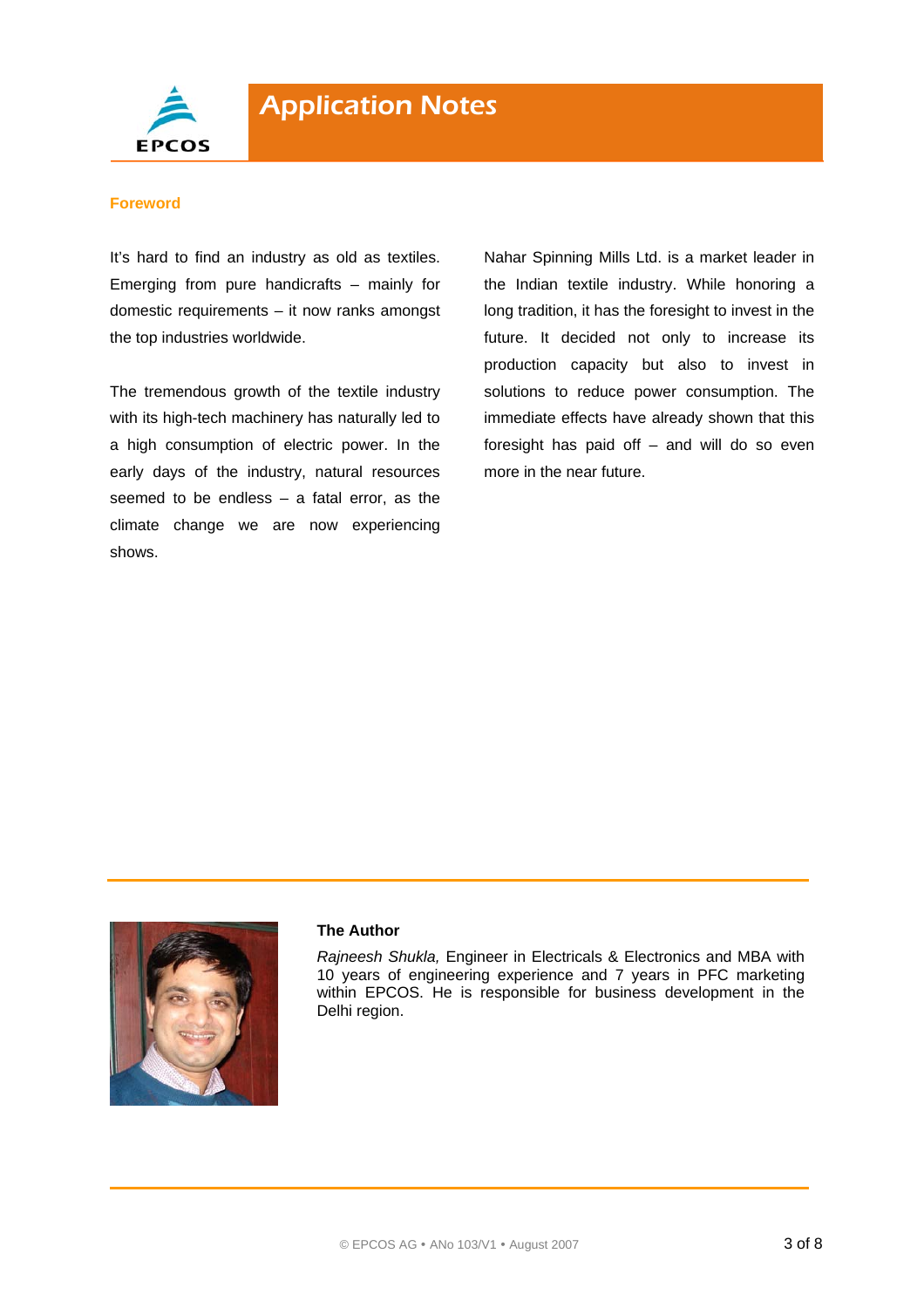

# **Application Notes**<br>Spinning PFC – Case Study Nahar Spinning Mills

## **Contents**

| 1.             |  |
|----------------|--|
| ш              |  |
| ш              |  |
|                |  |
| ш              |  |
|                |  |
| 2.             |  |
| ш              |  |
| ш              |  |
| $\blacksquare$ |  |
| ш              |  |
| 3.             |  |
| ш              |  |
| п              |  |
| ш              |  |
| $\mathcal{L}$  |  |
| ш              |  |
| 4.             |  |
| ш              |  |
| ш              |  |
| L.             |  |
| 5.             |  |
| 6.             |  |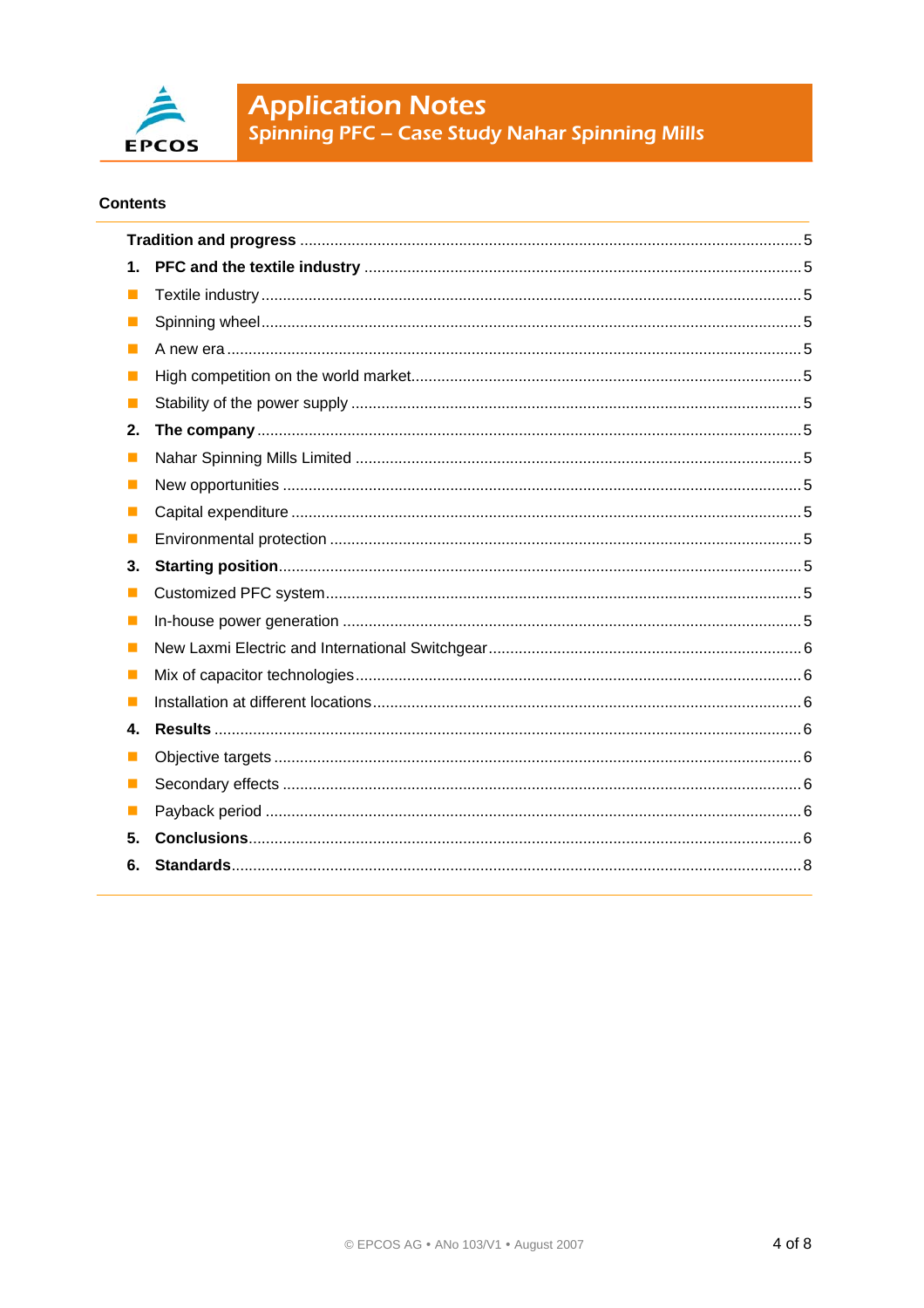

## Power Factor Correction

## **Spinning PFC – Case Study Nahar Spinning Mills**

Nahar Spinning Mills is an enterprise steeped in **tradition** – but which has taken an important step towards **progress**. It has decided to invest in power quality solutions and environmental protection as well as other aspects of the business.

## 1. PFC and the textile industry

The **textile industry** is made up of manufacturing enterprises producing fabrics made of natural raw materials (plant fibers such as jute, flax, cotton and sisal or animal fibers such as lambswool and silk).

It is one of the oldest branches of industry  $-$  in the early days textile products were all handmade, mainly at home or in small handicraft enterprises.

The first mechanical appliance used in manufacturing was the **spinning wheel** invented in the 14<sup>th</sup> century. The 18<sup>th</sup> century then brought a revolution in spinning when James Hargrave built the *Spinning Jenny* in 1767 – the first spinning machine (named after his little daughter). This was the beginning of **a new era** for the textile industry.

Today, most fabrics are produced in China, India and Taiwan. India in particular, whose historical associations include Mahatma Gandhi and his promotion of the country's cotton industry, has experienced tremendous growth of its textile market. Huge domestic and foreign demand makes it one of the main branches of the Indian economy.

The **tough competition in the world market** makes it indispensable to keep production costs as low as possible. The cost of the electric power supply is an enormous factor, especially for spinning mills with a huge output of cotton yarn. The **stability of the power supply** must also be guaranteed – a band stoppage due to voltage sags can easily result in red figures at the end of the day.

This is where power factor correction comes into the picture. A customized PFC design helps producers keep on top of the market by:

- Reducing the amount of reactive power in the grid  $\rightarrow$  less energy consumption  $\rightarrow$  lower energy costs
- Stabilizing the power supply  $\rightarrow$ avoidance of voltage sags  $\rightarrow$  no band stoppages
- Protecting manufacturing equipment by eliminating high inrush currents  $\rightarrow$  no investments for replacement machinery

#### 2. The company

**Nahar Spinning Mills Limited**, established in 1949, is an enterprise with a fine tradition of quality and innovation.

Chairman Jawahar Lal Oswal says: "Today we are facing new challenges, but also **new opportunities**. At Nahar, we want to make use of new technologies to continue our dedication to quality, our employees and the environment. We are planning **capital expenditures** of around €140 million within the next two years to increase our capacity and find solutions for **environmental protection.**"



**Fig. 1:** Jawahar Lal Oswal, Chairman of Nahar Spinning Mills Ltd., India

## 3. Starting position

This management strategy led to the decision to implement a **customized PFC system** to enhance the prevailing conditions of the grid, e.g. to reduce the maximum demand of 3,600 kVA and increase the present power factor of 0.84.

The 11 kV supply stepped down to 433 V gives Nahar Spinning Mills Ltd. an **in-house power generation capacity** of 3.2 MW. The two existing main transformers of 2 MVA each could easily be coupled together.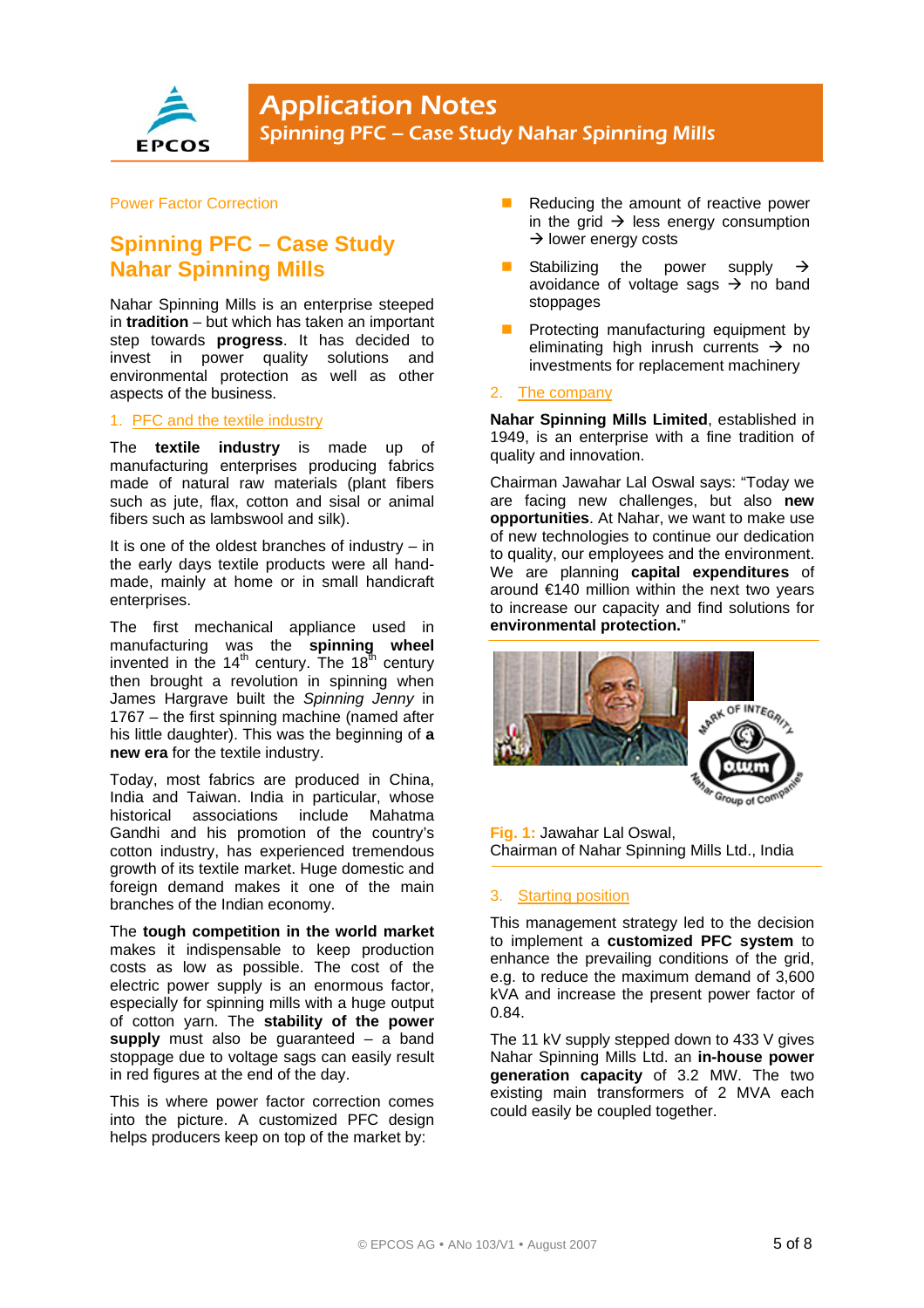





Various loads: B/R preparatory, R/F-1, R/F-4, P/s, TFO-1, TFO-2, lighting etc.

After analyzing the existing conditions, **New Laxmi Electric** (Panjab state) supplied the PFC components manufactured by EPCOS which were installed by **International Switchgear**. To meet the requirements, **a mix of capacitor technologies** was chosen, a total 1,350 kvar of PhaseCap and SquareCap HD capacitors.

The PFC systems were installed at **different locations** on the spinning mill premises:

- A 200 kvar APFC panel on transformer no. 1
- A 200 kvar APFC panel on transformer no. 2

A 950 kvar unit was fixed with various MCCs (motor control circuits) at the B/R (blow room), the R/F (ring frame) and the TFO (two for one) process, where two threads are combined together to make one.

## 4. Results

Measurements made after the installation showed that the **targets** had been met:

- Overall grid conditions were improved
- $\blacksquare$  The power factor was improved to 0.98
- kVA demand was reduced by 500 to 3,100 kVA
- The current was reduced by 650 A

As a **secondary effect**, Nahar received an incentive from the Utility Board for successfully reducing the power factor by 12%! This also helped to reduce the **payback period** for investment in the PFC system to less than 6 months!



**Fig. 3:** Spinning mill workflow

## 5. Conclusions

Investment in the future always requires considerable foresight – we unfortunately possess no crystal ball for this purpose.

As the example of Nahar Spinning Mills shows, an investment can only pay off when several parameters are considered. Production capacity can be doubled or tripled to cope with growing market demand only with a suitable installed base of machines. There is no point in extending this when the power quality has reached its limits. Failures in the power supply inevitably cause problems in the production process, such as band stops caused by voltage drops or breakdowns.

For Nahar, the investment in PFC has already paid off in the incentives obtained from the Utility Board and the higher power quality now available. The management is already highly satisfied with the outcome of their investment – and is now planning to improve the installation by fitting a detuning system to reduce the content of harmful harmonics in the grid, thus achieving even better power quality.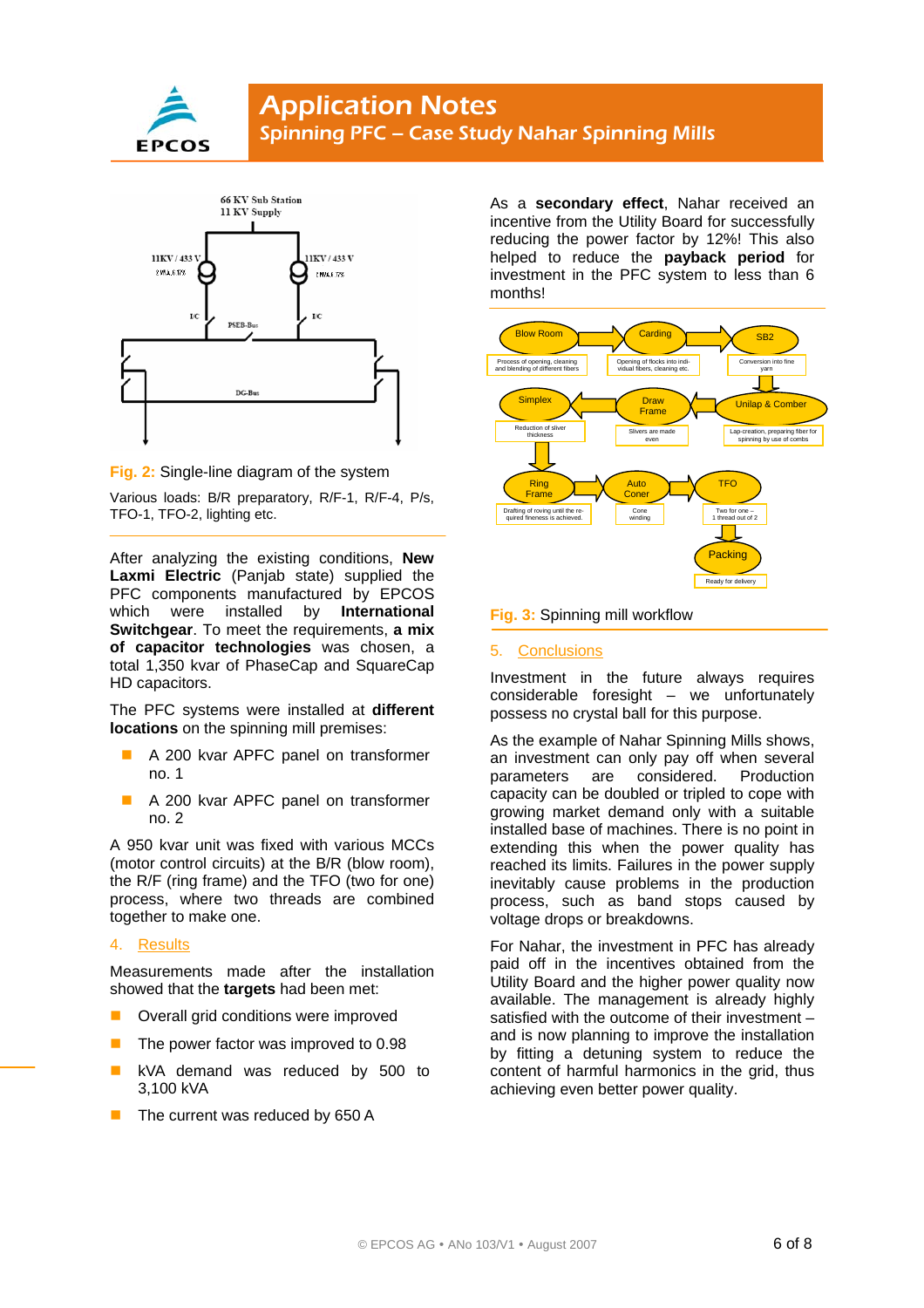

EPCOS supplies all the key components for a successful PFC solution – with our global partners we have built up a network of experts for Power Quality Solutions who have the expertise to find answers to all applicationrelated questions.

One thing should always be kept in mind: enhancement of power quality is not only of financial benefit to the user  $-$  it also helps to save natural resources and is a proven means of protecting the climate.